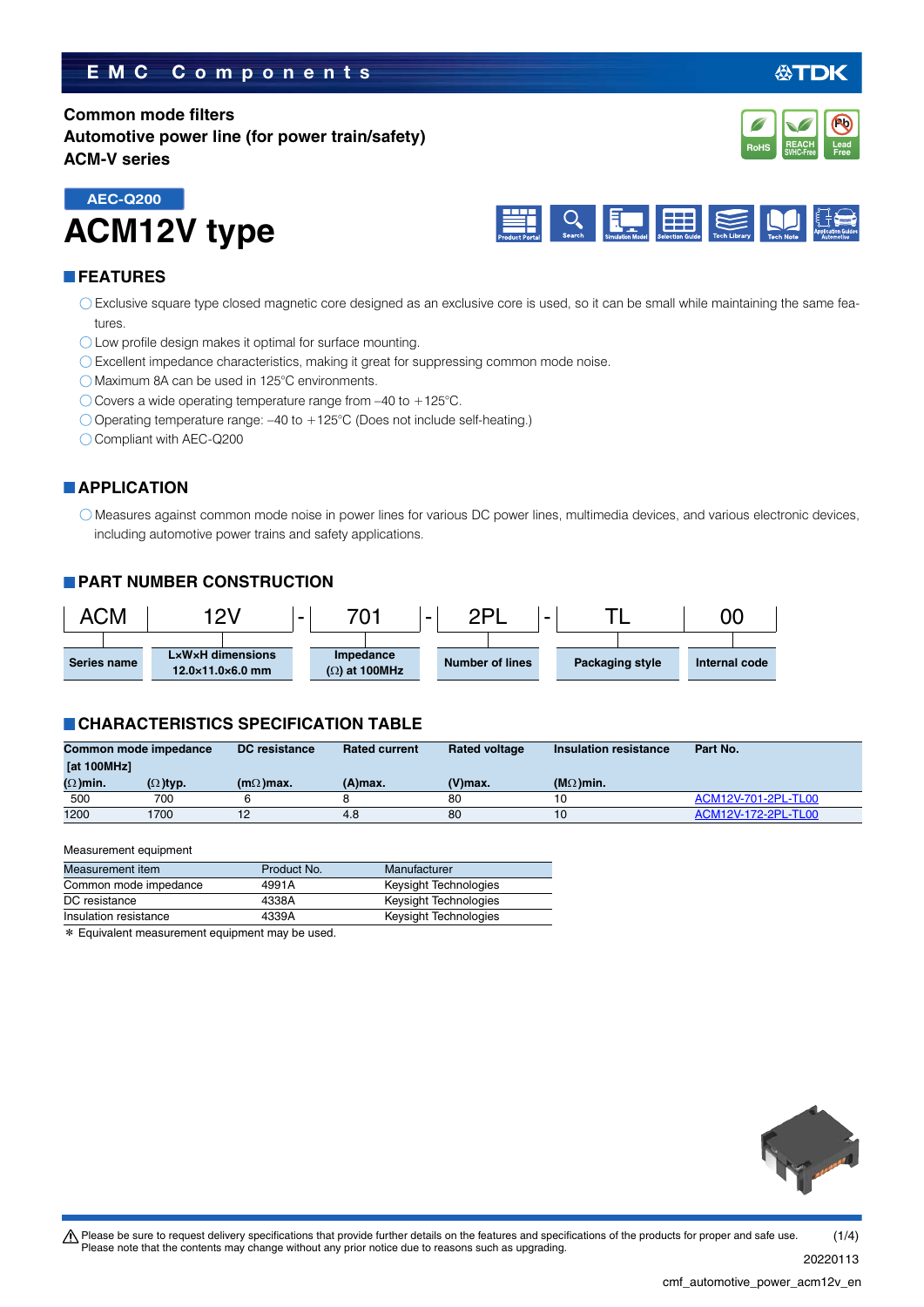# **ACM12V type**

#### **IMPEDANCE VS. FREQUENCY CHARACTERISTICS**



Measurement equipment

| Product No. | Manufacturer          |  |  |
|-------------|-----------------------|--|--|
| 4991A       | Keysight Technologies |  |  |
|             |                       |  |  |

\* Equivalent measurement equipment may be used.

Please be sure to request delivery specifications that provide further details on the features and specifications of the products for proper and safe use.<br>Please note that the contents may change without any prior notice d 20220113 (2/4)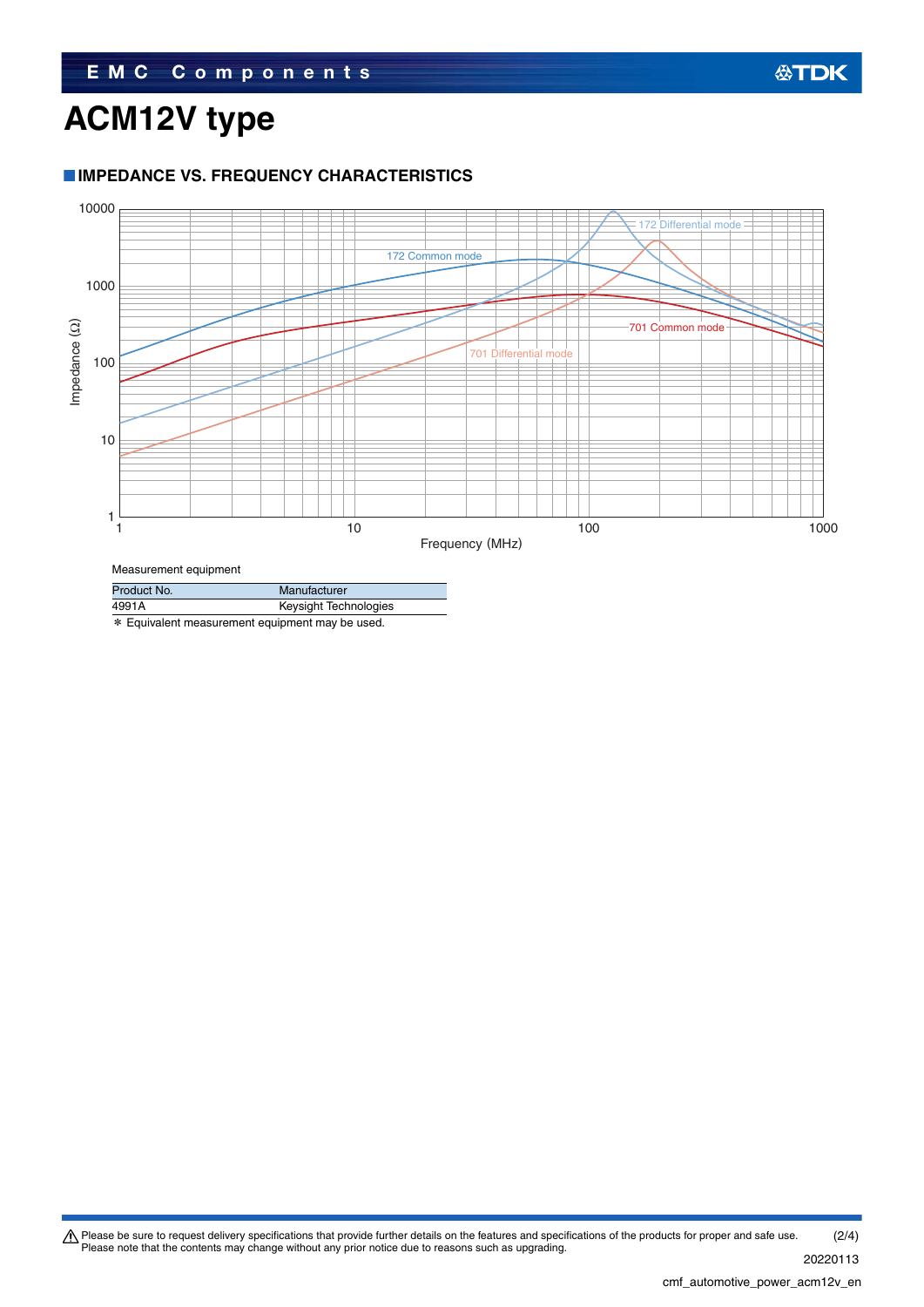# **ACM12V type**

#### **SHAPE & DIMENSIONS**



Dimensions in mm

#### **RECOMMENDED LAND PATTERN**



Dimensions in mm5.2

### **CIRCUIT DIAGRAM**



• No polarity

#### **RECOMMENDED REFLOW PROFILE**



#### **PACKAGING STYLE**



Dimensions in mm

#### **TAPE DIMENSIONS**



Dimensions in mm





Dimensions in mm

#### **PACKAGE QUANTITY**

| 500 pcs/reel<br>Package quantity |
|----------------------------------|
|----------------------------------|

#### **TEMPERATURE RANGE, INDIVIDUAL WEIGHT**

| <b>Operating</b>                                                                                                                                                                                                                                                                                                                                                       | <b>Storage</b>      | <b>Individual</b> |  |  |  |
|------------------------------------------------------------------------------------------------------------------------------------------------------------------------------------------------------------------------------------------------------------------------------------------------------------------------------------------------------------------------|---------------------|-------------------|--|--|--|
| temperature range*                                                                                                                                                                                                                                                                                                                                                     | temperature range** | weight            |  |  |  |
| $-40$ to $+125$ °C                                                                                                                                                                                                                                                                                                                                                     | $-40$ to $+125$ °C  | 2.3 <sub>q</sub>  |  |  |  |
| $*$<br>The operating temperature range of this product does not include self-<br>heating. The product can be used up to 150°C including self-heating.<br>When using the product in an environment at 125°C, use the product<br>within the current range shown in the table on page 1/4 of this catalog.<br>** The storage temperature range is for after the assembly. |                     |                   |  |  |  |

Please be sure to request delivery specifications that provide further details on the features and specifications of the products for proper and safe use.<br>Please note that the contents may change without any prior notice d (3/4)